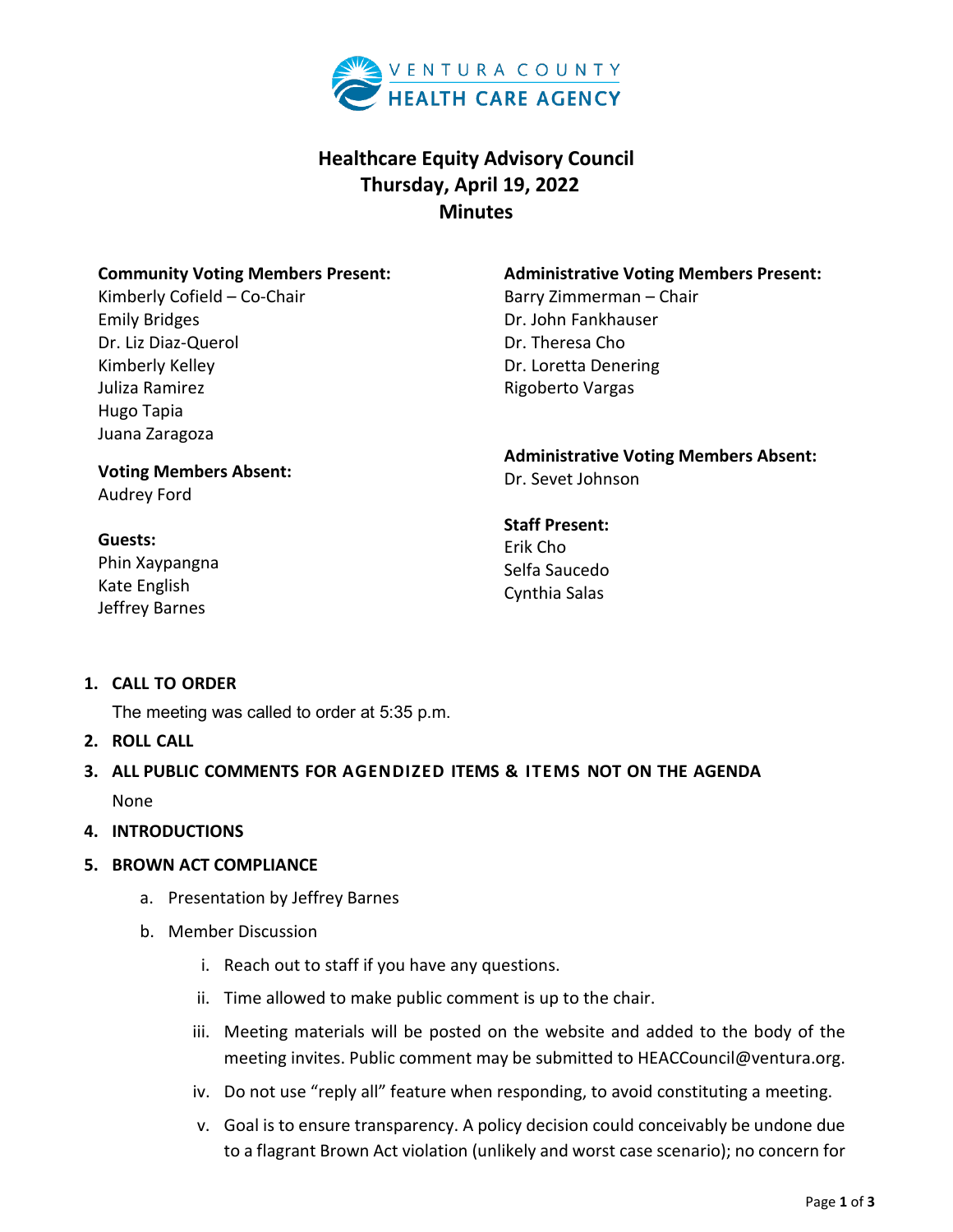personal liability from unintentional violations.

#### **6. APPROVAL OF CHARTER**

- a. Presentation by Erik Cho
- b. Member Discussion
	- i. When adding new members in the future, will the same selection process be used as was employed for initial membership?
		- 1. Other than specified by the Charter, selection process will be determined by the group.
		- 2. Interview questions will be archived in a shared file, for reference in future recruitment.
	- ii. Clarify language regarding organizational membership, Membership item #4b; currently not applicable as seats are assigned to individuals, not groups.
	- iii. Proposed added language to Membership item #5: "Repeated absences by community members will be evaluated by the chair and co-chair and the membership may be declared vacant at their discretion."
	- iv. Staff seats are designated by executive positions held within the Agency.
	- v. Ad hoc and subcommittee meetings are not subject to Brown Act meeting rules.
	- vi. Rules of Order are meant to allow robust dialogue within a procedural framework. Suggestion that instruction on parliamentary procedure be given to the group.
	- vii. A quorum is eight (8) members. Actions may only be taken in presence of a quorum, and are decided by 2/3 vote of members present. Agency staff may be present at meetings, however only members may vote.
	- viii. A list of voting members will be sent to the group, and a link to the HEAC website.
- c. Motion to approve Charter as modified moved by Kimberly Kelley, seconded by Emily Bridges. Motion approved unanimously.

### **7. NOMINATION OF OFFICERS**

- a. Call for Nominations
	- i. Community co-chair term is one year.
	- ii. Duties include setting of agenda, running meetings (alternating with Chair). There may be opportunities to present to the Board of Supervisors.
- b. Nominees gave statements, followed by a vote conducted by secret ballot.
- c. Kimberly Cofield is selected as Community Co-Chair by majority vote.
- **8. MEMBER COMMENTS AND CALL FOR FUTURE AGENDA ITEM(S)**